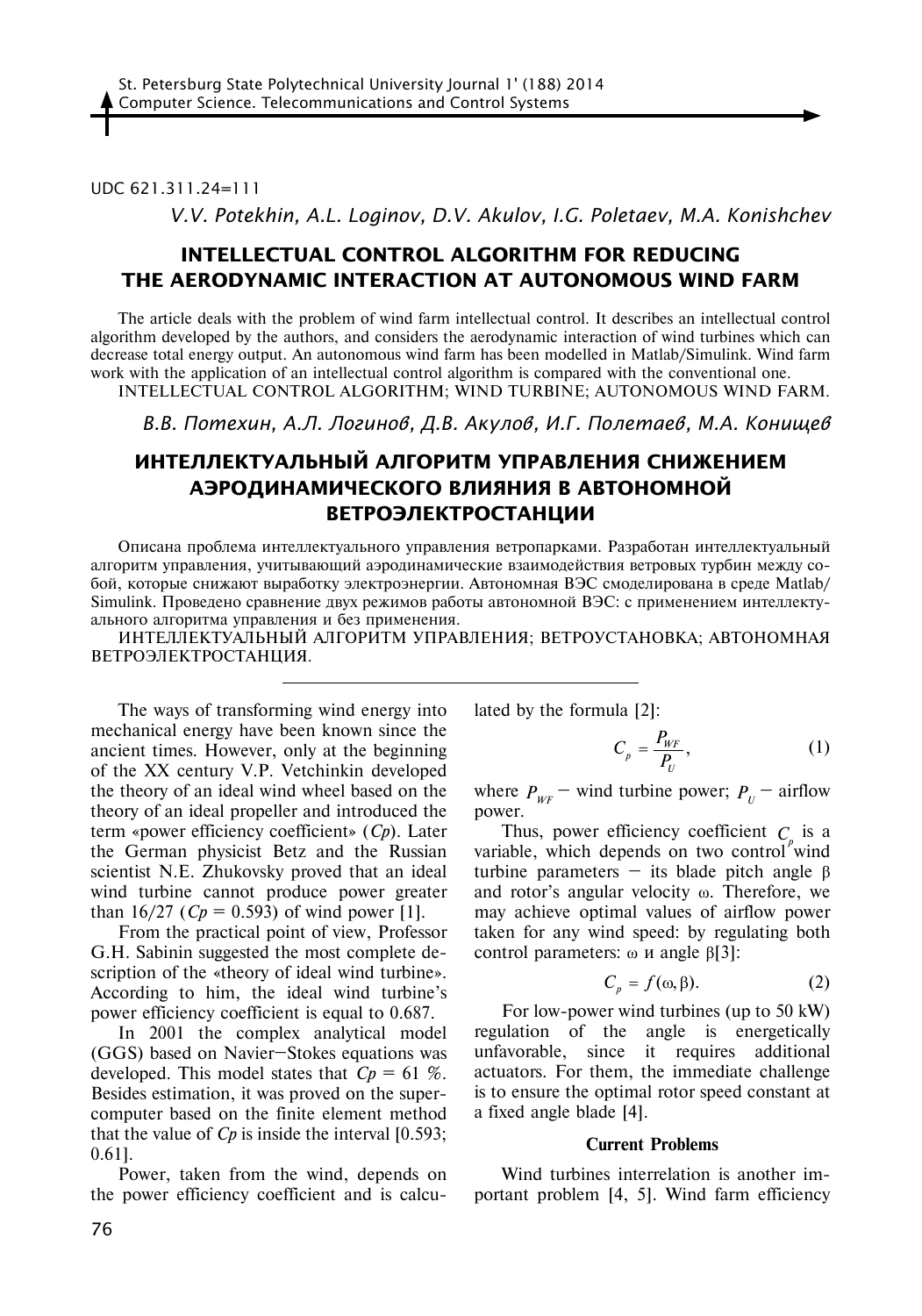

Fig. 1. Wind-produced power versus axial induction factor for a two-turbine array in which one turbine is downwind of the other

is calculated as a ratio of real power produced by the farm to the expected sum of all powers produced by each wind turbine:

$$
\eta = \frac{W_{WF}}{W_{WT_i}},\tag{3}
$$

where  $W_{\text{WF}}$  – total power produced by wind farm;  $W_{WTI}$  – power produced by the turbine with index *i*.

Thus, power generated by the successive couple of turbines depends directly on an axial induction factor of the first turbine  $e(Z)$ . As presented in Fig. 1, maximum power of the wind turbine matches the optimal value of an axial induction factor  $e1 = 0.33$ , and the power generated by the second wind turbine falls down. And the maximum produced power may be achieved when  $e1 = 0.2$  [6].

This fact proves that wind farm optimization should involve the optimization of each turbine in connection with others. Wind turbines should be considered as a distributed system with strong interactions and each turbine should be optimized as part of the complex system. So the wind farm power regulation requires a special intellectual control algorithm.

#### **Intellectual Control Algorithm**

In our work we have designed the system which takes into account the interaction between turbines. However, our approach is not focused on creating the concrete separate algorithms to optimize the work of a turbine in accordance with aerodynamic interaction. In our work we include this important aspect into a global high-level control algorithm for small and medium sized f-grid wind farms, which have the major potential for Russian decentralized regions.

Two major goals are taken into account in this algorithm:

maximizing wind farm's power generation;

providing frequency (50  $\pm$  1Hz) and voltage  $(380 \pm 5 \%)$  stability in off grid power systems [7, 8].

As part of the first objective, we developed a model which includes aerodynamic interactions in the process of calculating the generated power. In our work we suggest applying aerodynamic interaction of wind turbines by evaluating losses. First wind speed behind each turbine is determined as

$$
V = u \left( 1 - (1 - \sqrt{1 - m}) \left( \frac{D}{(D + 2kX)^2} \right) \right), (4)
$$

where  $u -$  wind initial speed before first turbine;  $V -$  airflow speed behind the turbine on distance *X*;  $D -$  wind turbine wheel's diameter;  $m -$  wind turbine moment of wheel;  $k \approx 0.05 - 0.075$  – whirlwind collapse constant.

The parameter *m* depends on mechanical parameters  $m = f(T_c, \beta)$ , where  $T_c$  – mechanical moment of resistance;  $\beta$  – blade installation angle.

So the effectiveness of a wind turbine as part of the wind farm determent is the following function with m on control parameters:

$$
\eta_{WF} = f(\vec{m}, \vec{\varphi}, \vec{\gamma}) \rightarrow \eta_{WF} = f(\vec{T}_c, \vec{\beta}, \vec{\gamma}), \quad (5)
$$

where  $\gamma$  – air flow angle relatively rotor's axis. Power generation effectiveness will be in-

cluded into a formula of generated power:

$$
W_{WF} = \int P_{WF}(u, T_c, \beta, \vec{n}_{WT}, \vec{m}, \vec{\varphi}_t, \vec{\gamma}, \vec{P}_t, \vec{P}_w, q, L, I, U) = \int \left[ \sum_{i=1}^{n} (N_{WT_i}(U_i) \eta_{reg}(T_c, \beta) \times \nabla_{\eta_{or}}(\gamma_i) \eta_{gen}(P_e) \eta_{year}(q, P_t) \eta_{el}(P_b)) \right] \times \nabla_{\eta_{tr}}(L, I, U) \eta_{diss}(P_w, \vec{\varphi}_t) \eta_{WF}(\gamma_t, \vec{m}).
$$
\n(6)

The formula contains other coefficients which determine other losses such as η*reg* – loss-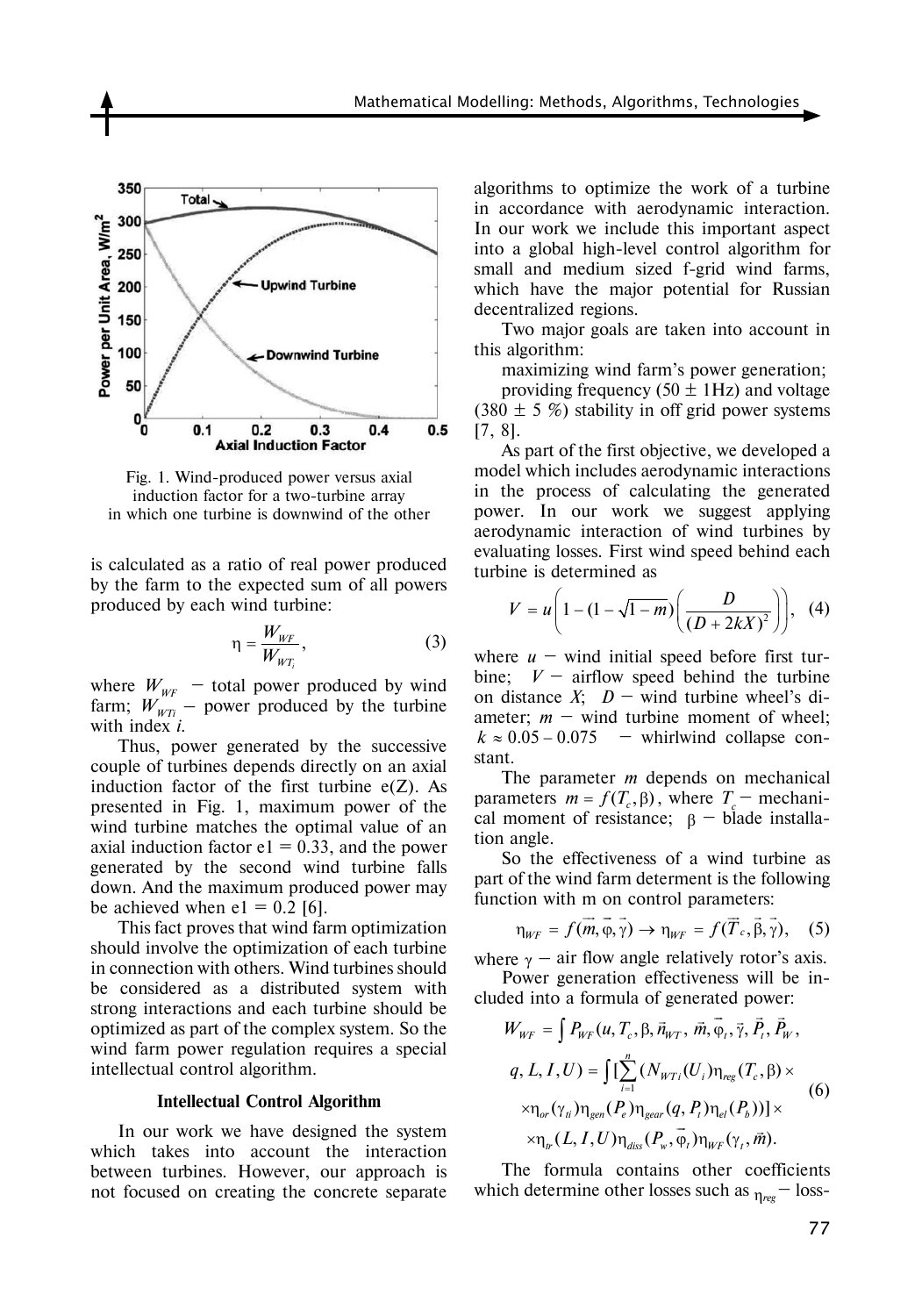

Fig. 2. Adaptive Heuristic Critic (AHC) model

es of rotor's frequency regulation, η*or* – orientation regulation losses, etc. The final criteria will be as follows:

$$
\begin{cases}\nW_{WF}(\vec{T}_c, \vec{\gamma}_t) \to \max \\
f = (50 \pm 1)Hz \\
U = (380 \pm 18)V\n\end{cases}
$$
\n(7)

These criteria will be integrated into an algorithm of the agent. This algorithm is based on an adaptive critic design. The structure will be based on two components:

the adaptive critic;

the executor.

The critic's aim is to evaluate the system state and come up with the inner reward, based on this evaluation. In general, it is some sort of the evaluation of function's approximation according to current strategy, which is translated to the executor. Both the executor and the critic may learn at the same time. The executor tries to choose *t*-optimal strategy (strategy which is optimal while time is *t*) based on

the value, which is obtained from the critic. At the same time the critic tries to set the evaluation function according to the current strategy, formulated by the executor. The model of an adaptive heuristic critic is shown in Fig. 2.

The multiagent system suggested has a hierarchical structure, which is divided into multiagent groups. Each multiagent group has an agent-parent, which controls the behavior of the whole group by gathering the information about the group using local and group situational vectors and by modifying its behavior using local and group plan vectors [9].

A multiagent system for autonomous wind farm control has a hierarchical structure. The wind farm control panel is situated in the root of the hierarchy and carries out observation and control over the whole system. On the next levels of the hierarchy there are nodes which implement control over wind turbines, then wind turbines. The model of energy consumers is situated on the top level of the hierarchy. The hierarchy of the multiagent system can be

| Wind speed $5 \text{ m/s}$ |                         |                                | Wind speed $10 \text{ m/s}$ |                         |                                |
|----------------------------|-------------------------|--------------------------------|-----------------------------|-------------------------|--------------------------------|
|                            | Without<br>control, kWh | Intellectual<br>algorithm, kWh |                             | Without<br>control, kWh | Intellectual<br>algorithm, kWh |
| Turbine 1                  | 0.238                   | 0.472                          | Turbine 1                   | 2.311                   | 4.813                          |
| Turbine 2                  | 0.052                   | 0.321                          | Turbine 2                   | 2.235                   | 3.375                          |
| Turbine 3                  | 0.052                   | 0.285                          | Turbine 3                   | 2.128                   | 2.953                          |
| Turbine 4                  | 0.016                   | 0.235                          | Turbine 4                   | 2.056                   | 2.714                          |
| Turbine 5                  | 0.013                   | 0.239                          | Turbine 5                   | 1.999                   | 2.650                          |
| $\sum P$                   | 0.371                   | 1.552                          | $\sum P$                    | 10.729                  | 16.505                         |

**Energy production in two work modes**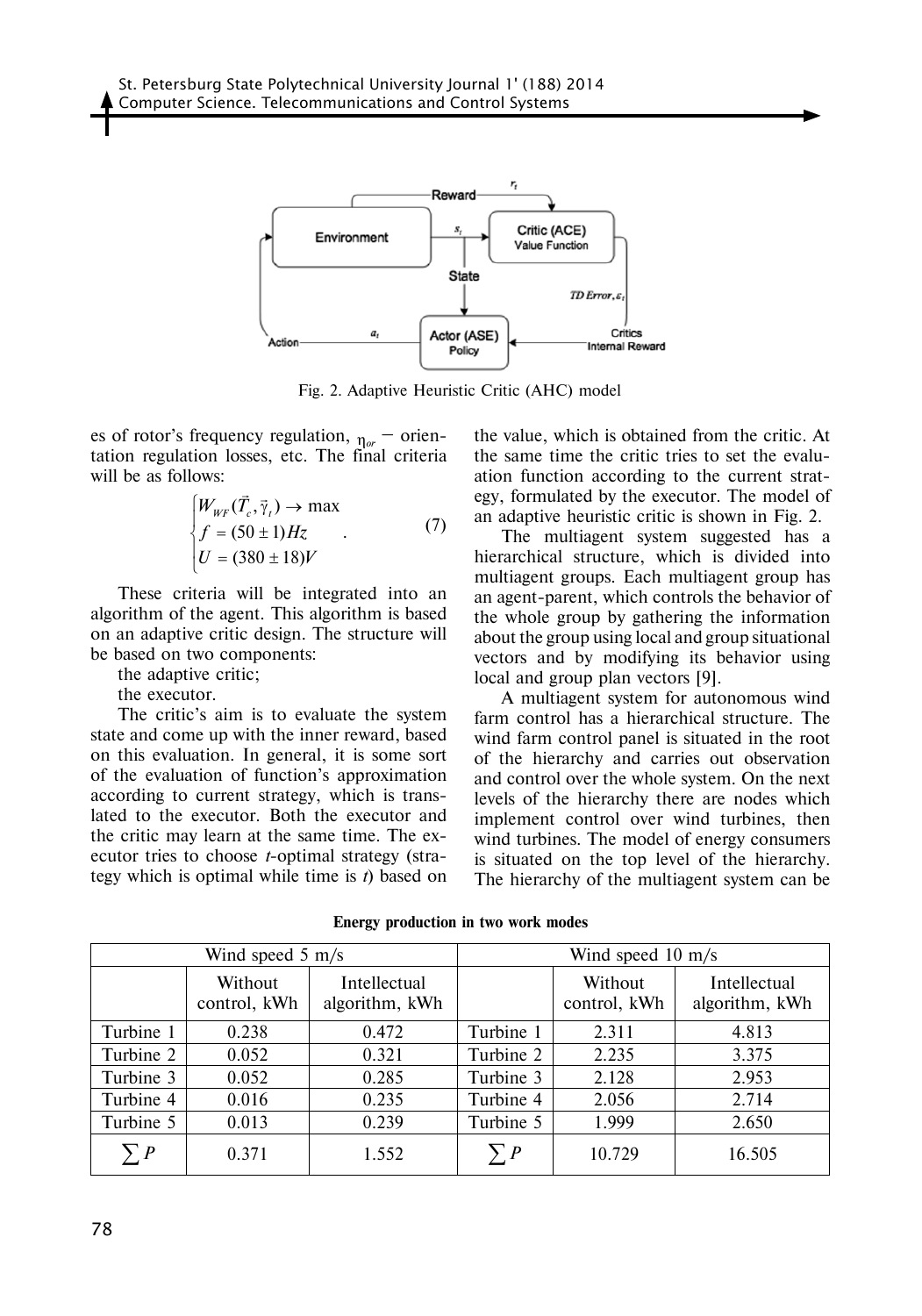viewed as a graph-tree with the only distinction between two direct descendants of one node in the hierarchy, so the additional channels of energy transmission can be introduced. These additional channels can be used for balancing the amount of electrical energy and as an alternative channel for electrical energy delivery in case of main channels failure. [10]

The multiagent system can be viewed as a directed weighted graph. In this graph nodes

are intelligent agents and edges of the graph are channels for electrical energy delivery.

Wind speed and direction known at least at one point influence the input data. Output data includes optimal wheel frequency, interpreted by setting electromechanical moment on a turbine generator's shaft regulated by PWM (pulsewidth modulation). For blade-rotating turbines frequency is regulated by blade pitch rotation. Data for learning/control grouped into sectors



Fig. 3. Comparison of power efficiency coefficient *Cp* using intellectual control algorithm and without control algorithm. Wind speed 5 m/s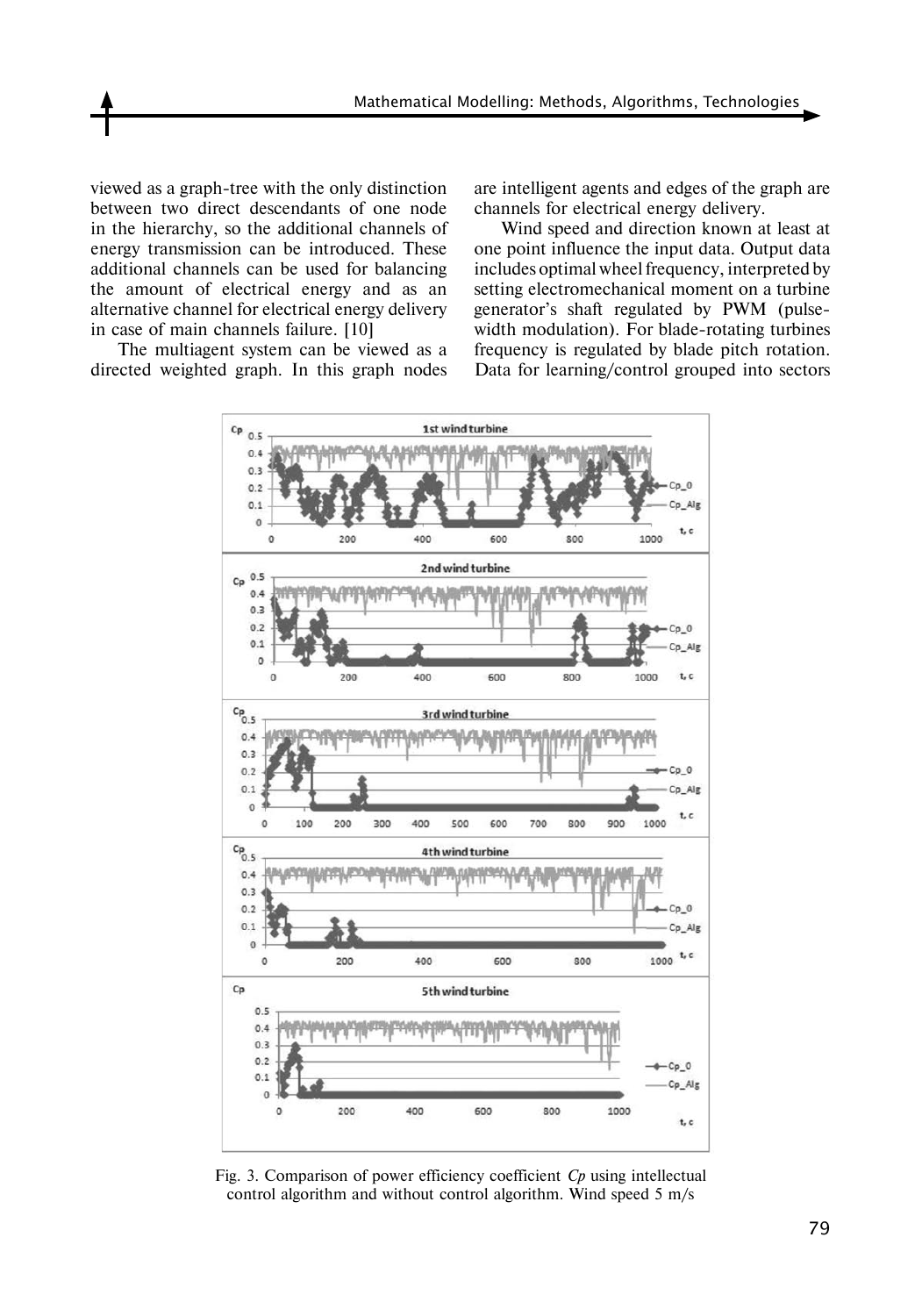(12 units) depends on wind speed. Each control parameter matches its sector. At the same time, during the learning process the delay between the data received from measurement stations and wind farm reaction is considered.

The mathematical model of 100 kWpower wind farm and wind farm control algorithm were implemented in the simulation environment Matlab/Simulink. The wind farm modelled consists of 5 identical wind turbines, 20 kW each. The experiments were conducted to make the comparative analysis.

Wind turbines placements and wind direction were selected in the way the turbines interrelations took place.

Wind farm worked in two modes: with the application of the intellectual control algorithm and without control. Working without control implies turbines rotated at a constant velocity.

Then wind speed was set at two different levels: 5 m/s and 10 m/s.

 The goal was to compare the total output power and the power generation of each wind turbine in two control modes.

The intellectual control algorithm allows to increase the output wind farm power in comparison with wind farm work without control. At wind speed of 5 m/s the algorithm efficiency is 318 %, at wind speed of 10 m/s the algorithm efficiency is 53.8%. The results are presented in Table and Fig. 3.

The wind farm power increase was reached by raising power efficiency coefficient and minimizing wind turbines interrelations. The intellectual control algorithm provides stabilized wind farm work even with varying wind speed, wherein every turbine will rotate with optimal rotor's angular velocity. Experiments results show high efficiency of the intellectual control algorithm and the expedience of using it at real wind farms.

### **References**

1. **Bogdanov K. Yu.** Science synthesis – weapon of learning in XXI century. *Physics*, 2006, No. 9.

2. **Pandey K., Tiwari A.** Maximum power point tracking of wind energy convertion system with permanent magnet synchronous generator. *Internat. Journal of Engineering Research & Technology,* 2012, Vol. 1, Iss. 5.

3. **Azouz M., Shaltout A., Elshafei M.A.L.** Fuzzy Logic Control of Wind Energy Systems, *Proceedings of the 14th Internat. Middle East Power Systems Conference, Cairo Univ., Egypt,*  2010*.*

4. **Johnson K., Naveen T.** Wind farm control: addressing the aerodynamic interaction among wind turbines, *American Control Conference*, 2009 .

5. **van Dam F., Gebraad P., van Wingerden J.-W.** A Maximum Power Point Tracking Approach for Wind Farm Control, *Proc. of the 'The Science of Making Torque from Wind' Conference, Oldenburg, Germany,* 2012*.*

6. **Marden J., Ruben S., Pao L.** A Model-Free Approach to Wind Farm Control Using Game Theoretic Methods, *IEEE Transactions On Control* 

1. **Bogdanov K. Yu.** Science synthesis – weapon of learning in XXI century // Physics. 2006. No. 9.

2. **Pandey K., Tiwari A.** Maximum power point tracking of wind energy convertion system with permanent magnet synchronous generator // Internat. Journal of Engineering Research &

*Systems Technology*, Vol. 21, No. 4.

7. **Li T., Feng A.J., Zhao L.** Neural Network Compensation Control for Output Power Optimization of Wind Energy Conversion System Based on Data-Driven Control. *Journal of Control Science and Engineering*, 2012.

8. **Bayat M., Sedighizadeh M., Rezazadeh A.** Wind Energy Conversion Systems Control Using Inverse Neural Model Algorithm. *Internat. Journal of Engineering and Applied Sciences*, 2010.

9. **Shkodyrev V.P.** Innovatsionnyie tehnologii v zadachah upravleniya bolshimi raspredelennyimi sistemami [Innovative technologies in the problems of managing large distribution systems]. *Nauchnotekhnicheskie vedomosti SPbGPU. Nauka i obrazovanie*. Ustoichivoe razvitie i energetika. St. Peterburg: SPbGPU Publ., 2012, No. 3, Pp. 73–76. (rus)

10. **Arseniev D.G., Shkodyrev V.P., Potekhin V.V., Kovalevsky V.E.** Multiagent approach to creating an energy consumption and distribution system. *Proc. of the VII Internat. Conference International Cooperation in Engineering Education,*  St. Petersburg, Russia, 2012*.*

## **СПИСОК ЛИТЕРАТУРЫ**

Technology (IJERT). 2012. Vol. 1. Iss. 5.

3. **Azouz M., Shaltout A., Elshafei M.A.L.** Fuzzy Logic Control of Wind Energy Systems // Proc. of the 14th Internat. Middle East Power Systems Conf. (MEPCON'10), Cairo Univ., Egypt, 2010*.*

4. **Johnson K., Naveen T.** Wind farm control: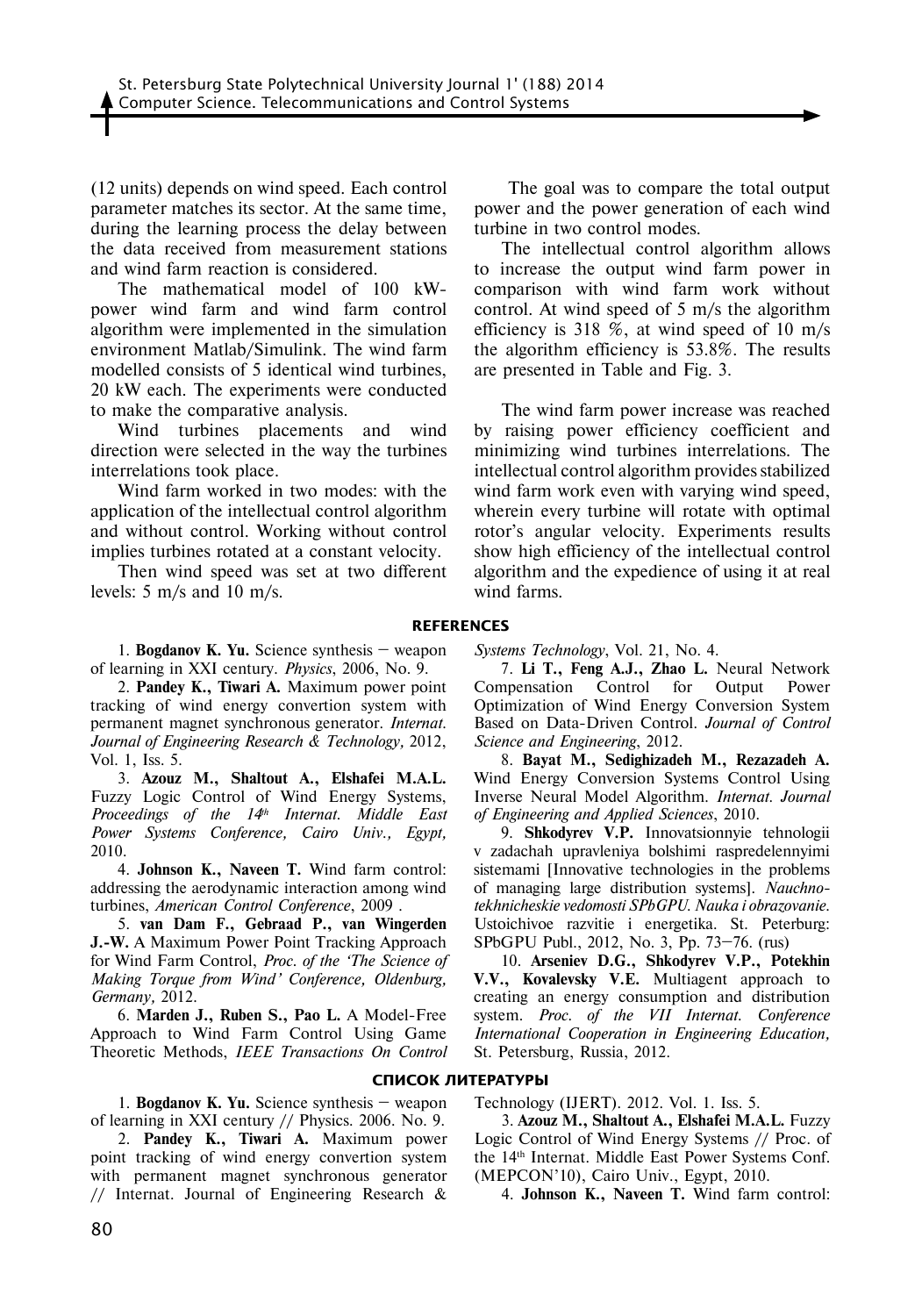Mathematical Modelling: Methods, Algorithms, Technologies

addressing the aerodynamic interaction among wind turbines // American Control Conference. 2009 .

5. **van Dam F., Gebraad P., van Wingerden J.-W.** A Maximum Power Point Tracking Approach for Wind Farm Control // Proc. of the Science of Making Torque from Wind Conf., Oldenburg, Germany*.* 2012.

6. **Marden J., Ruben S., Pao L.** A Model-Free Approach to Wind Farm Control Using Game Theoretic Methods // IEEE Transactions On Control Systems Technology. Vol. 21, No. 4.

7. **Li T., Feng A.J., Zhao L.** Neural Network Compensation Control for Output Power Optimization of Wind Energy Conversion System Based on Data-Driven Control // Journal of Control Science and Engineering. 2012.

8. **Bayat M., Sedighizadeh M., Rezazadeh A.** Wind Energy Conversion Systems Control Using Inverse Neural Model Algorithm // Internat. Journal of Engineering and Applied Sciences. 2010.

9. **Шкодырев В.П.** Инновационные технологии в задачах управления большими распределенными системами // Научно-технические ведомости СПбГПУ. Наука и образование. Устойчивое развитие и энергетика. СПб.: Издво СПбГПУ, 2012. № 3-1(154). С. 73–76.

10. **Arseniev D.G., Shkodyrev V.P., Potekhin V.V., Kovalevsky V.E.** Multiagent approach to creating an energy consumption and distribution system // Proc. of the VII Internat. Conf. International Cooperation in Engineering Education*.* St. Petersburg, 2012*.*

**POTEKHIN, Vyacheslav. V.** *St. Petersburg State Polytechnical University.*  195251, Polytekhnicheskaya Str. 21, St. Petersburg, Russia. E-mail: slava.potekhin@mail.ru

**ПОТЕХИН Вячеслав Витальевич** – *доцент кафедры cистем и технологий управления Санкт-Петербургского государственного политехнического университета, кандидат технических наук.* 195251, Россия, Санкт-Петербург, ул. Политехническая, д. 21.

E-mail: slava.potekhin@gmail.com

**LOGINOV, Anatoly L.** *St. Petersburg State Polytechnical University.*  195251, Polytekhnicheskaya Str. 21, St. Petersburg, Russia. E-mail: a\_loginov@inbox.ru

**ЛОГИНОВ Анатолий Леонидович** – *доцент кафедры cистем и технологий управления Санкт-Петербургского государственного политехнического университета, кандидат технических наук.* 195251, Россия, Санкт-Петербург, ул. Политехническая, д. 21. E-mail: a\_loginov@inbox.ru

**AKULOV, Dmitrii. V.** *St. Petersburg State Polytechnical University.*  195251, Polytekhnicheskaya Str. 21, St. Petersburg, Russia. E-mail: dmitryab87@ya.ru

**АКУЛОВ Дмитрий Вадимович** – *инженер кафедры cистем и технологий управления Санкт-Петербургского государственного политехнического университета.* 195251, Россия, Санкт-Петербург, ул. Политехническая, д. 21.

E-mail: dmitryab87@ya.ru

POLETAEV, Ivan. G. St. Petersburg State Polytechnical University. 195251, Polytekhnicheskaya Str. 21, St. Petersburg, Russia. E-mail: polivager@mail.ru

**ПОЛЕТАЕВ Иван Георгиевич** – *ассистент кафедры систем и технологий управления Санкт-Петербургского государственного политехнического университета.*

195251, Россия, Санкт-Петербург, ул. Политехническая, д. 21. E-mail: polivager@mail.ru